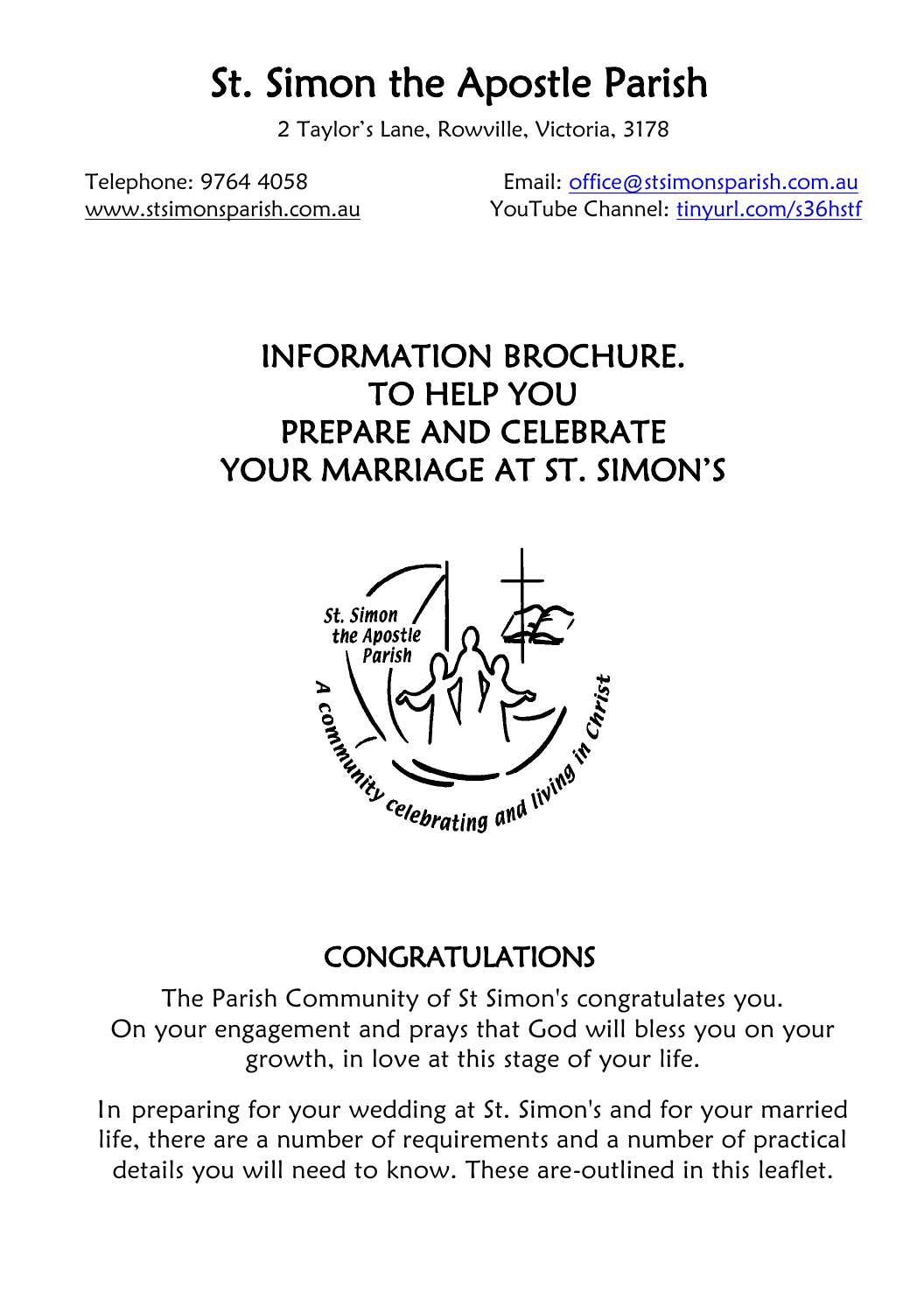# PREPARATION FOR MARRIED LIFE

As your marriage approaches, there are many things happening in your life. You are however, preparing for the rest of your life, and we wish to help you in that. The FOCCUS program prepares, individual couples and is highly recommended. There is a fee for this form of preparation. With a "Focus" questionnaire that will help you explore your relationship at a greater depth. This takes an hour at a time over three sessions to suit your convenience.

The fee is:

- \$370.00 per couple (if both are employed)
- \$320.00 per couple if one or both is unemployed or a student.

## PAPERWORK TO BE COMPLETED BY THE CELEBRANT

Your marriage ceremony at St. Simon's is both a church sacrament and a State service. Consequently, although there is one ceremony, there are two separate sets of forms to be, filled in. These forms are, completed by the priest at the church but you need to produce certain certificates.

#### **❖** Evidence of Birth

This must be your birth certificate, either an extract or full certificate.

#### Baptism

Your certificate of Baptism. If you do not have one, contact the parish of your Baptism, include a stamp-addressed envelope, and the date around which you were baptised. They will send a copy on to you. If you were baptised in a church that is not Catholic, they will also supply you with the similar form of certificate.

#### Divorced

If you are divorced, you will require your Decree Absolute, plus the Annulment of Marriage from the Archdiocese. We will assist you in this matter.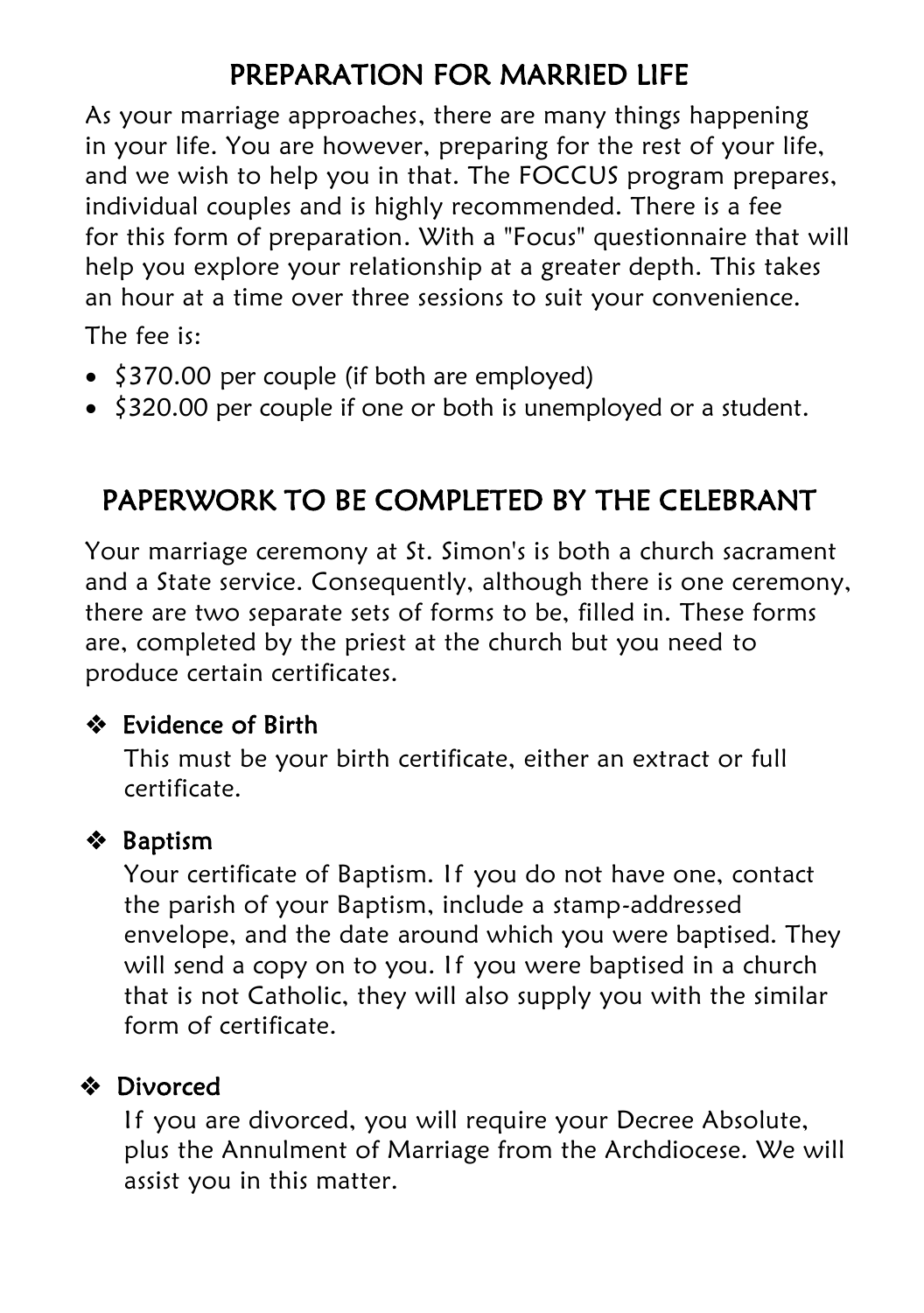# PRACTICAL DETAILS

### ❖ Fees

The fee is  $$300.00$  (priest) +  $$500$  (church) +  $$200$  Bond.

This covers Fr. Mark Reynold or Fr. Samuel Pearson's service, the church building and grounds and insurance.

If you have your own priest, the fee is  $$500.00$  for the church. You will need to make, arrangements with the celebrant for his fee. If you or your family are in the Thanksgiving Program, the church fee is only \$100.00.

A deposit of \$100.00 is payable at the time of your booking. This amount is, deducted from the fee and the total cost needs to be paid at least two weeks before the ceremony.

### Confetti

Confetti, rice, flowers or such items are NOT to be, thrown around the church. We would be pleased if you informed your guests of this practice to avoid embarrassment at the wedding.

### **❖** Flowers

 Contact our floral decorator, Beatrice Polydor on 0400 750 608 at least one month prior to your wedding date to make arrangements and confirm your requirements.

#### **※ Music**

You may wish to have your own musicians or organist. If so, please make these arrangements yourself. We have an excellent set-up for CD's combined into our public address system. You will need to arrange for someone to operate this system during the ceremony.